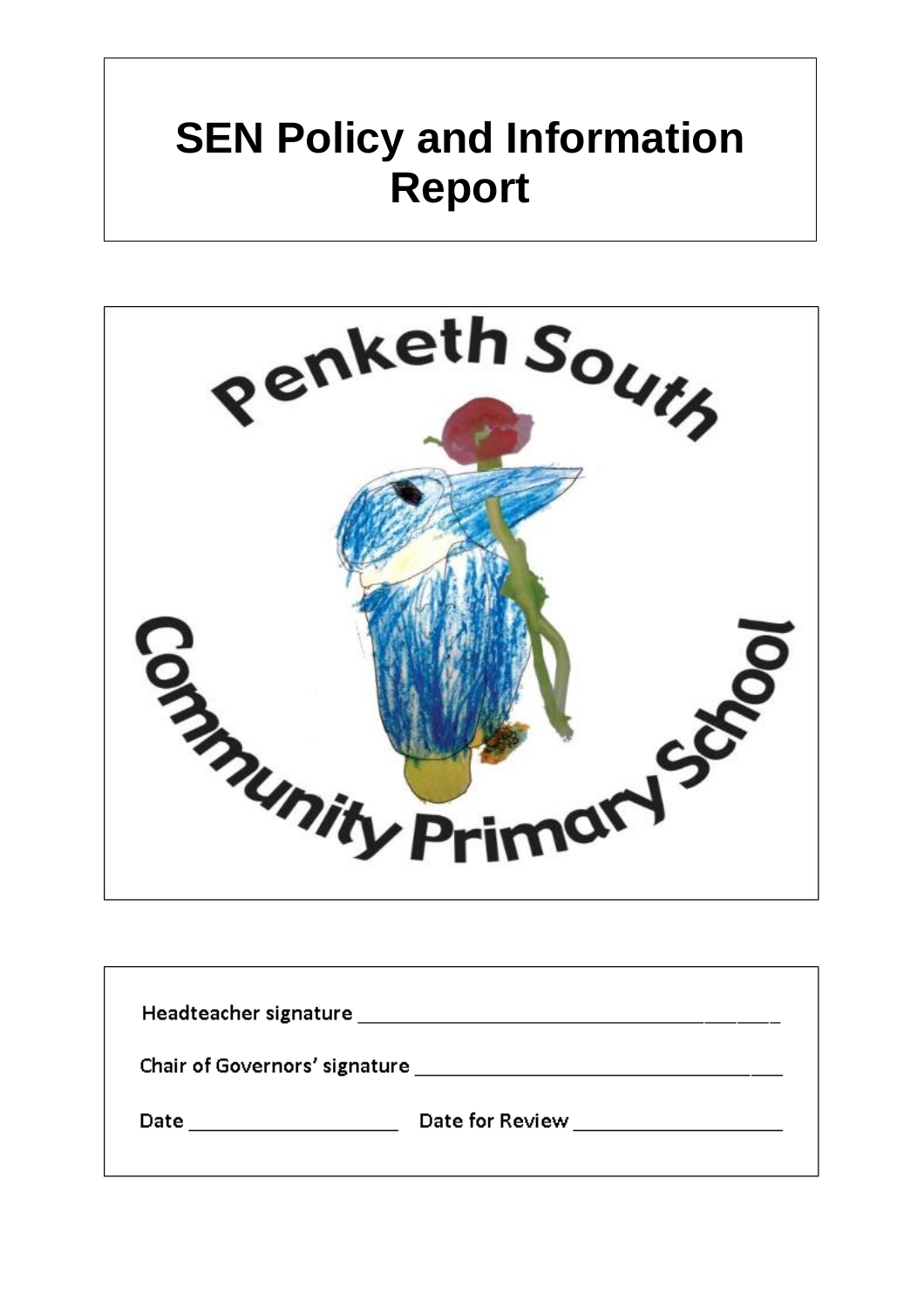# Policy to promote the successful inclusion of pupils with

# Special Educational Needs and disabilities.

# **This SEND Policy works alongside and in conjunction with The Local Offer offered by Warrington Local Authority.**

## **Principles**

At Penketh South Primary School, we are committed to offering an inclusive curriculum to ensure the best possible progress for all of our pupils whatever their needs and abilities. Not all pupils with disabilities have special educational needs and not all pupils with SEN meet the definition of disability but this policy covers all of these pupils.

As a School, we aim to develop an ethos of care, empathy and understanding. This is essential when dealing with children with Special Educational Needs, who may have low self-esteem.

The implementation of this policy is the responsibility of the whole staff, with any extra provision or expertise being provided by external agencies and professionals. It is intended that this policy statement will be used as a working document for all teaching staff, governors, parents and visitors.

## **Definition of Special Educational Needs**

Children have special educational needs if they have a learning difficulty that calls for special educational provision to be made for them.

Children have a learning difficulty if they:

- Have significantly greater difficulty in learning than the majority of children of the same age.
- Have a disability that prevents or hinders them from making use of educational facilities of a kind generally provided for children of the same age in schools within the area of the local authority.

• Are under compulsory school age and fall within the definitions above or would so do if special educational provision was not made for them. (SEND Code of Practice September 2014)

#### **Roles and Responsibilities**

Provision for children with special educational needs is a matter for the school as a whole. In addition to the Governing Body, the Head teacher, the SENCo and all other members of staff both teaching and support staff, have very important day-to-day responsibilities.

# All teachers are teachers of children with special educational needs. Teaching such children is therefore a whole school responsibility.

High quality teaching which is differentiated and personalised should be available for all pupils. At the heart of the work of every school class is a continuous cycle of planning, teaching and assessing which takes account of the wide range of abilities, aptitudes and interests of children. The majority of children will learn and progress within these arrangements. Those children whose overall attainments or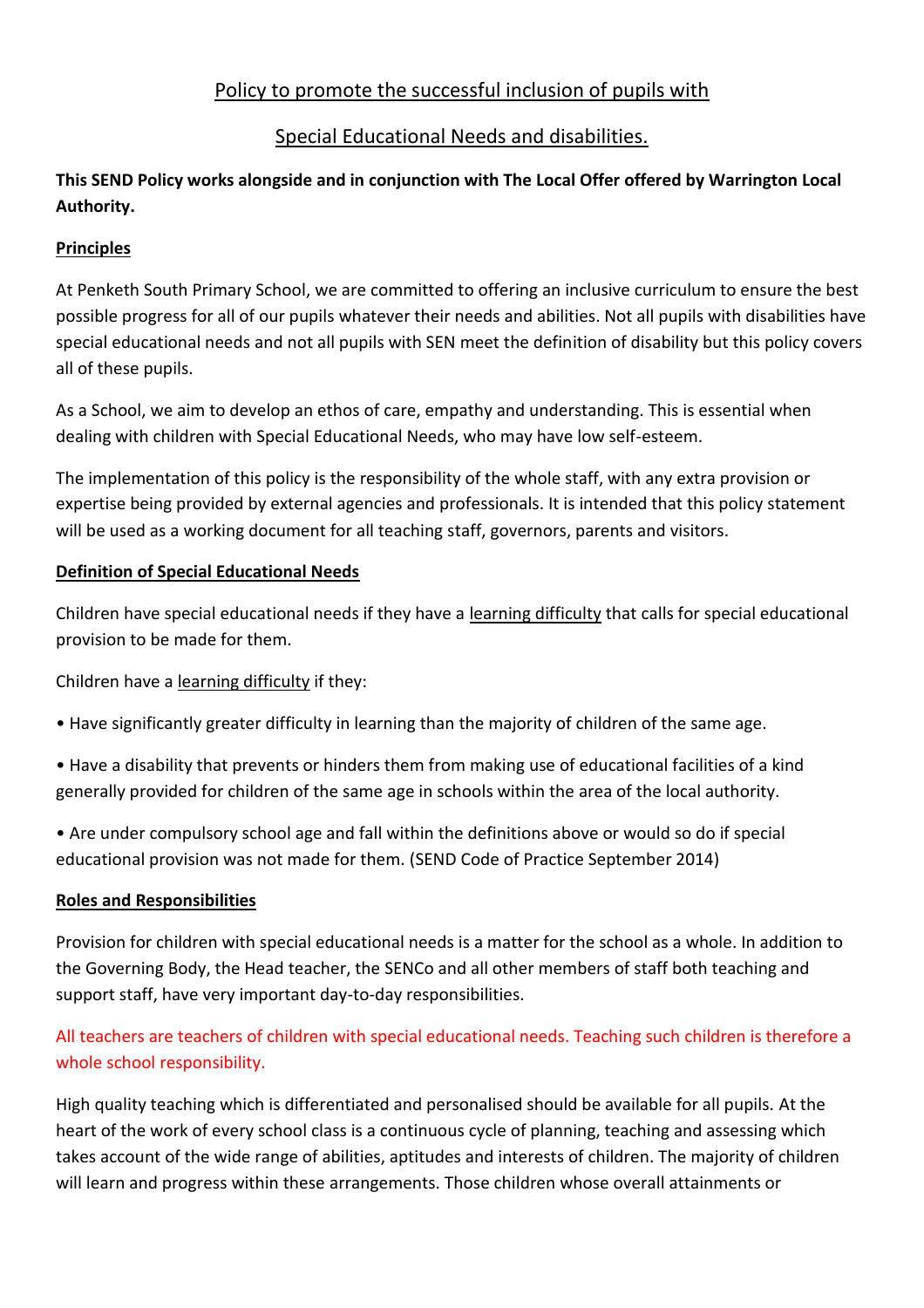attainment in specific subjects fall significantly outside the expected range may have special educational needs.

## **Identification, Assessment and Provision.**

#### STEP 1

Many pupils experience delay in their learning and do not make expected progress for a variety of reasons. Many will have differentiated work prepared for them by their class teacher in conjunction with the support staff which will be additional to and different from the curriculum available for the majority of children of their age. Progress at this stage will be tracked three times per year by the school's Tracking Systems and parents kept fully informed.

## STEP 2

Some pupils at Penketh South Primary School receive an allocation of monies known as Pupil Premium for Free school Meals and Looked After children. Specific interventions for delay in the following areas will be undertaken by designated members of staff.

- ✓ Communication and Interaction Speech and Language,
- ✓ Cognition and Learning English and Maths
- ✓ Social Mental and Emotional Health
- ✓ Sensory and Physical

It is to be expected that there will be more intensive support in Early Years and KS1 with higher numbers of interventions which should then reduce through KS2. It is to be hoped that there will be considerable parental involvement in order to maximise learning situations and involvement of local community groups and facilities. Each and every Pupil Premium intervention should be benchmarked, undertaken and evaluated alongside the school Tracking System. A full report on the spend of this funding along with other Pupil premium interventions for those children not having special educational needs will be presented to the Governors on an annual basis and reported to Parents through the School website.

#### STEP 3

Individual Education Plans will be prepared by classroom teachers and written in conjunction with the School Tracking system

#### STEP 4

Classroom teachers closely track children and are able to identify those who are still not making good progress and are causing some concern. Those identified are then referred to the SENCO to arrange ADDITIONAL SEN SUPPORT in any or all of the four areas

- I. Communication and Interaction
- II. Cognition and Learning